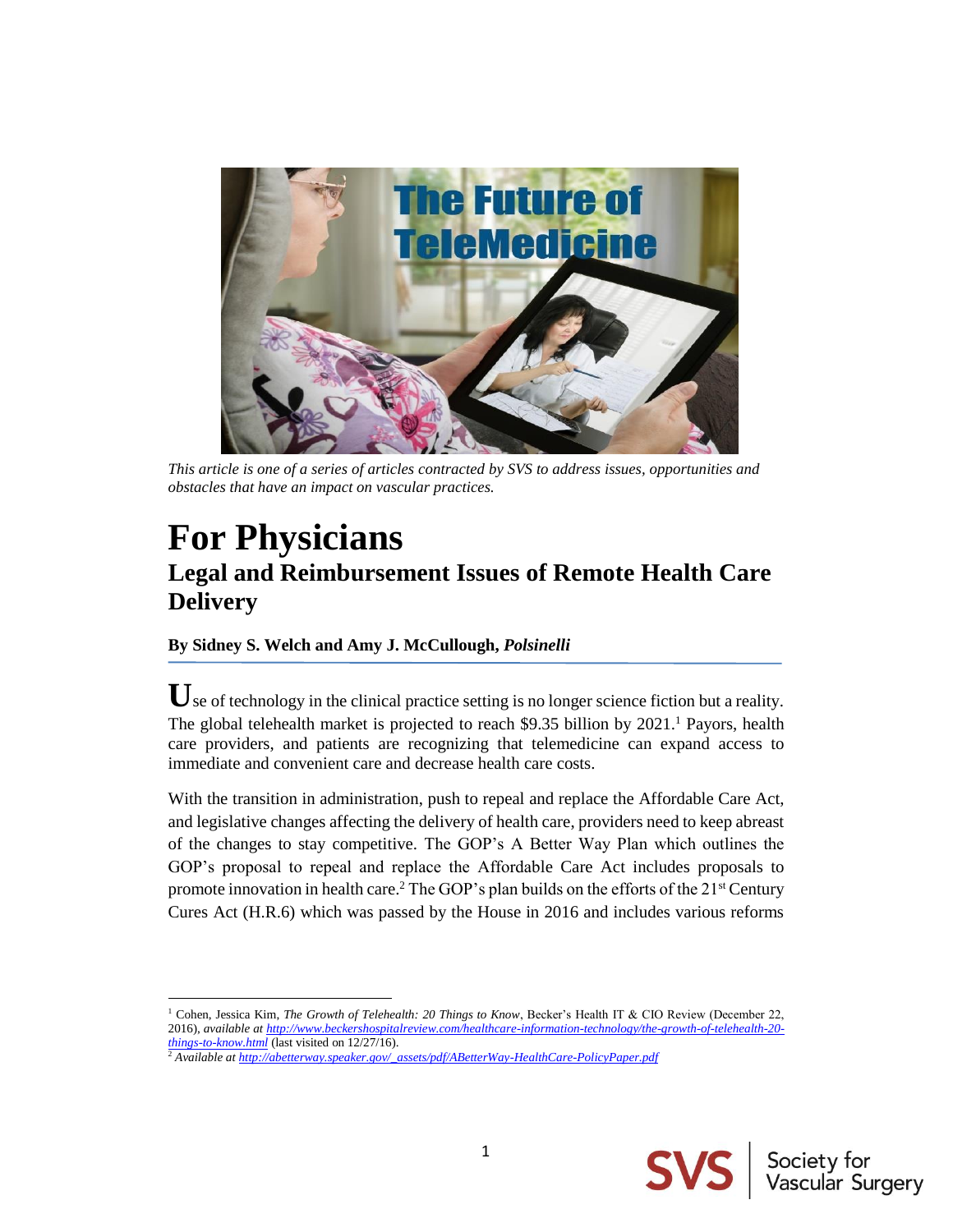to accelerate discovery, development, and delivery of new treatments and cures (e.g., removing regulatory uncertainty for new technology like mobile apps).<sup>3</sup>

Specifically, the plan seeks to "unleash the power of innovation" by, for example, advancing the use of electronic health records to spur innovation and break down unnecessary legal and regulatory barriers and increase research collaboration through the sharing and analyzing of health data while protecting patient privacy. <sup>4</sup> The GOP's plan is focused, in part, on making sure our regulatory system keeps pace with the state of science. So potential hope for the relaxation of existing regulatory barriers may be on the horizon. However, at the present time, significant challenges still exist for telehealth implementation, including legal and reimbursement barriers, which are generally discussed in this article.

# **What is Telemedicine?**

The terms "telehealth" and "telemedicine" are often used interchangeably but have different meanings.<sup>5</sup> Telehealth is a broader term that encompasses the use of technology beyond the practice of medicine specifically for the traditional clinical diagnostic and remote patient monitoring activities (i.e. telemedicine) and non-clinical activities such as consumer and professional education.

Many states specifically define what constitutes "telemedicine" and/or "telehealth", the types of technologies captured (e.g., audio-visual; store-and-forward technology), and the types of health care providers (e.g., physicians, physician extenders, psychologists) who may provide telemedicine services. "Telemedicine" is generally defined to mean the "practice of medicine using electronic communications, information technology, or other means between a licensee in one location and a patient in another location with or without an intervening health care provider."<sup>6</sup>

Generally, telemedicine can be categorized as two types: (1) asynchronous store-andforward communications – services that transmit medical data (e.g., x-rays, lab results) to a distant site practitioner for later assessment (e.g., nighthawk radiology services); and (2) synchronous, real-time communications – provision of medical services through use of simultaneous, two-way communications between a patient/provider and a distant site

l



<sup>3</sup> *Id.* at pg. 29.

<sup>4</sup> *Id.*

<sup>&</sup>lt;sup>5</sup> For purposes of this article, we have used the term "telemedicine" unless the specific context warrants otherwise.

<sup>6</sup> Federation of State Medical Boards ("FSMB"), *Model Policy for the Appropriate Use of Telemedicine Technologies in the Practice of Medicine* (April 2014), *available at [https://www.fsmb.org/Media/Default/PDF/FSMB/Advocacy/FSMB\\_Telemedicine\\_Policy.pdf](https://www.fsmb.org/Media/Default/PDF/FSMB/Advocacy/FSMB_Telemedicine_Policy.pdf)* (last visited on 12/27/16).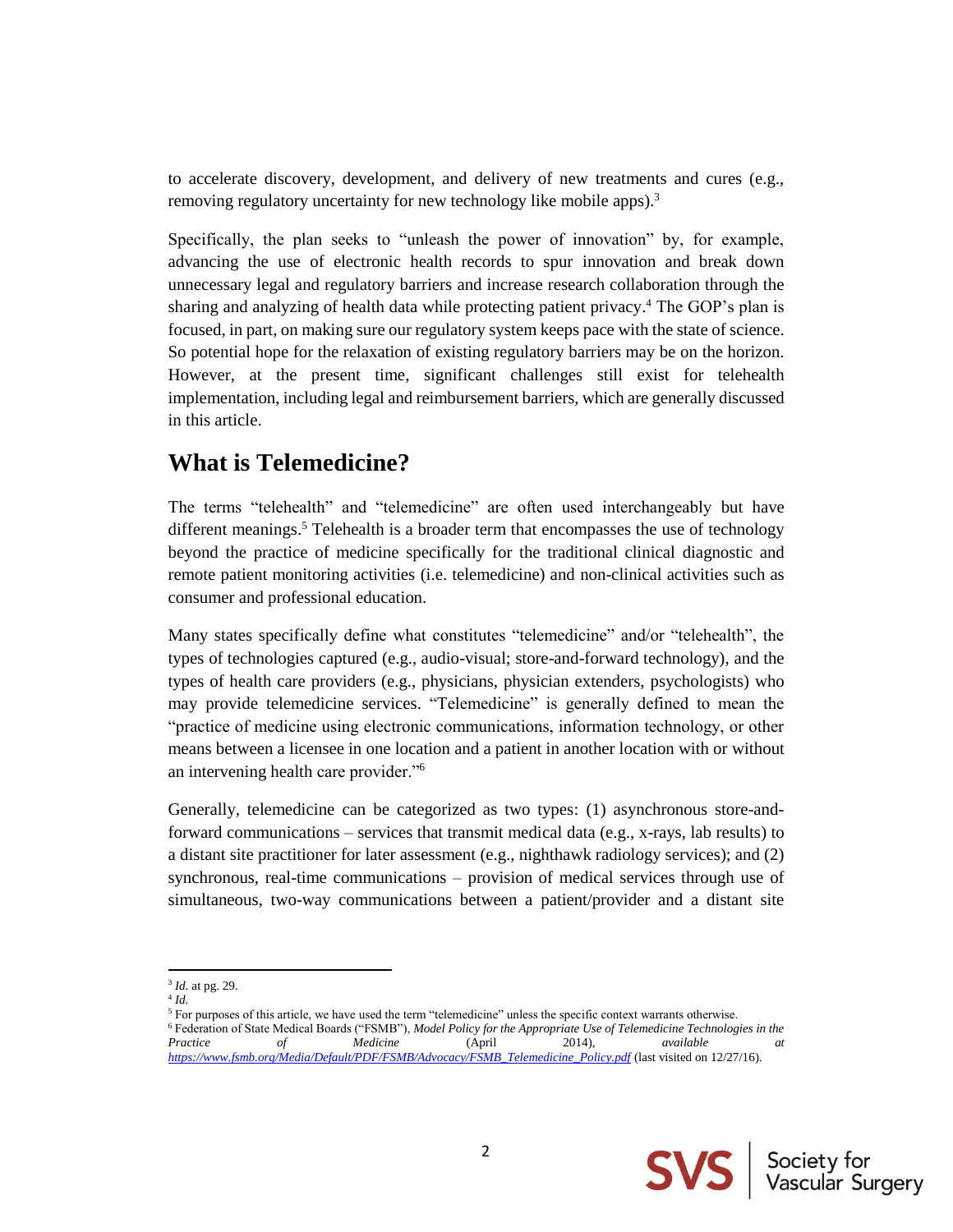provider and/or the use of interactive telecommunication devices (e.g., a/v equipment; estethoscopes; remote patient monitoring devices).

# **How is Telemedicine Used?**

Numerous medical specialties provide telemedicine services including, for example, radiology, neurology, psychology, and dermatology.

Telemedicine is being used in a variety of ways, including, for example:

- By physicians and other health care providers
	- o Professional consultations via video conferencing (e.g., rural providers connect with specialists, such as vascular surgeons and neurologists located in metro cities, to immediately diagnose and treat patients in rural areas; patients in ICUs in the U.S. are monitored by intensivists in Australia during the night).
	- o Diagnosis and treatment of patients in various settings (e.g., home, rural areas, long-term care facilities) via store-and-forward technologies (e.g., imaging reads), video conferencing, kiosks, mobile platforms, robots, and specially equipped tablets.
	- o Education of and communication with patients via video conferencing, remote devices, mobile devices/applications, and patient portals.
- By patients  $-$

l

- o Transmission of patient health information to health care providers through use of mobile applications/devices such as blood pressure, heart rate, and other vital signs to coordinate and monitor chronic conditions from home (e.g., diabetes, cardiovascular conditions).
- o Convenient and immediate access to care (e.g., pediatric telemedicine consult for pink eye; therapy services from the patient's home).

## **What are Barriers to Telemedicine?**

Telemedicine is currently the most important medical regulatory topic to state medical boards<sup>7</sup> in part due to the varying legal requirements and reimbursement challenges faced



<sup>7</sup> *See* Federation of State Medical Boards Press Release, *FSMB Survey Identifies Telemedicine as Most Important Regulatory Topic for State Medical Boards in 2016* (December 15, 2016), *available at [http://www.fsmb.org/Media/Default/PDF/Publications/20161215\\_annual\\_state\\_board\\_survey\\_sesults.pdf](http://www.fsmb.org/Media/Default/PDF/Publications/20161215_annual_state_board_survey_sesults.pdf)* (last visited on 12/27/16).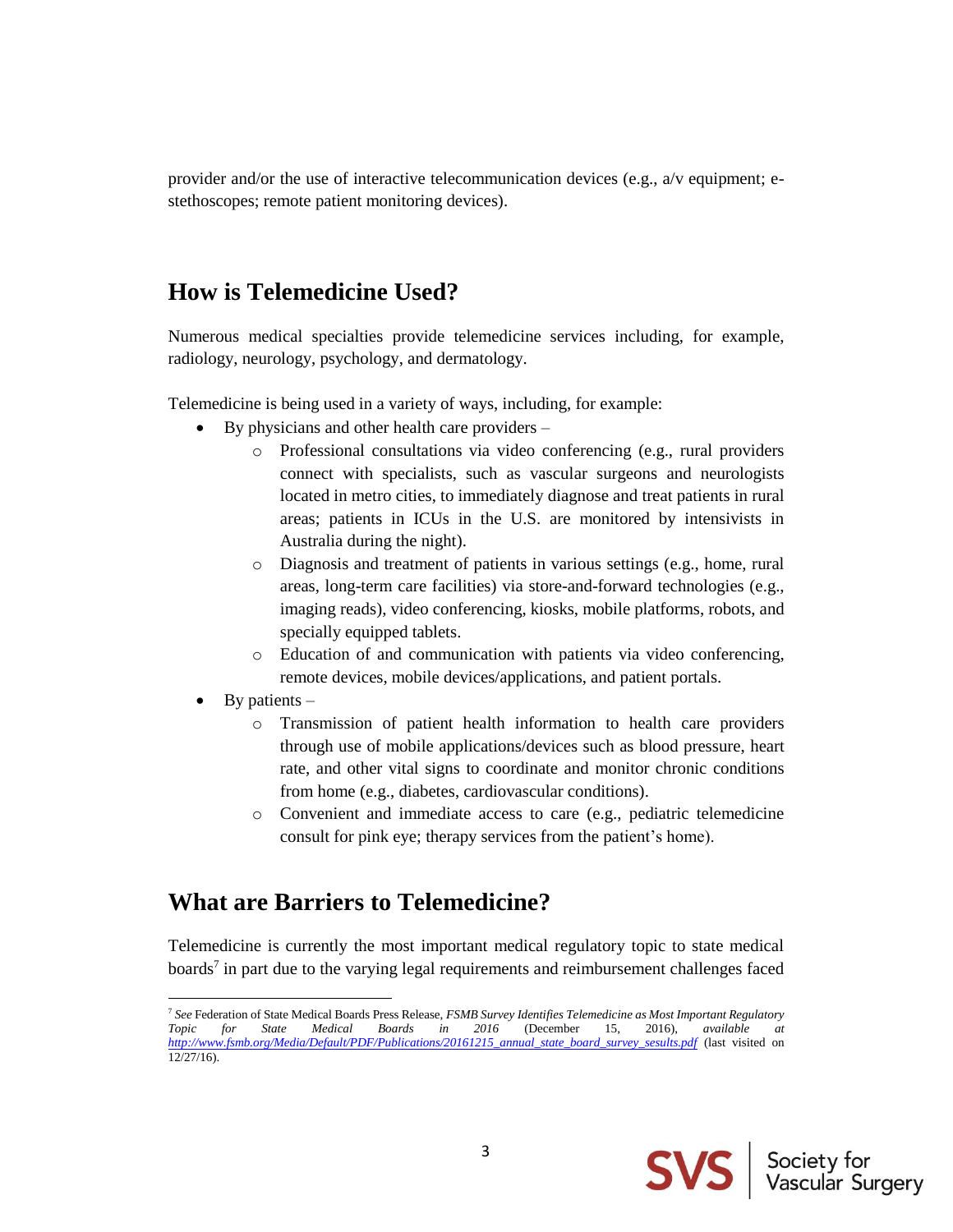by health care providers desiring to provide telemedicine services. However, the regulatory considerations for operational compliance are not limited to state licensure.

### **(1) Legal Barriers**

The FSMB has issued a model policy for the appropriate use of telemedicine technologies in the practice of medicine.<sup>8</sup> However, many states and state medical boards have implemented their own statutes, regulations, and/or policies that impose specific and varying requirements with respect to telemedicine, including, but not limited to, requirements related to: (a) standards of care/establishing a valid physician-patient relationship (e.g., face-to-face history and exam); (b) informed consent; (c) use of a qualified telepresenter; (d) prescribing; and (e) documentation. The challenge for health care providers is that these state laws, policies, and regulations vary widely (ranging from very restrictive to very flexible) and must be carefully analyzed and reviewed particularly if telemedicine services are provided in multiple states.

#### *Licensure*

Generally, physicians must be fully licensed in the state (with limited exceptions) in which the patient is located in order to provide telemedicine services. Several states have special purpose or telemedicine licenses (e.g., Alabama, Louisiana, Tennessee, and Texas). Applying for licenses in multiple states with varying requirements imposes immense administrative and financial burdens on physicians. To ease these burdens, the FSMB developed a voluntary interstate licensure compact which, if implemented by a state, allows for a streamlined licensing process for physicians desiring to practice medicine in multiple participating states.<sup>9</sup> However, the states have been slow to adopt the compact. As of December 2016, eighteen (18) states (Alabama, Arizona, Colorado, Idaho, Illinois, Iowa, Kansas, Minnesota, Mississippi, Montana, Nevada, New Hampshire, Pennsylvania, South Dakota, Utah, West Virginia, Wisconsin, Wyoming (with active legislation pending in Michigan)) have adopted the FSMB interstate licensure compact.<sup>10</sup>

l



<sup>8</sup> *See Id.*

<sup>9</sup> *See* Federation of State Medical Boards Press Release, *Federation of State Medical Boards Applauds Enactment of Interstate Licensure Compact in Pennsylvania* (October 26, 2016), *available at <http://www.fsmb.org/Media/Default/PDF/Publications/2016.10.26PACompactEnactment.pdf>* (last visited on 12/27/16). <sup>10</sup> *See* FSMB, *Understanding the Medical Licensure Compact available at* [https://www.fsmb.org/policy/advocacy](https://www.fsmb.org/policy/advocacy-policy/interstate-model-proposed-medical-lic)[policy/interstate-model-proposed-medical-lic](https://www.fsmb.org/policy/advocacy-policy/interstate-model-proposed-medical-lic) (last visited 12/27/16).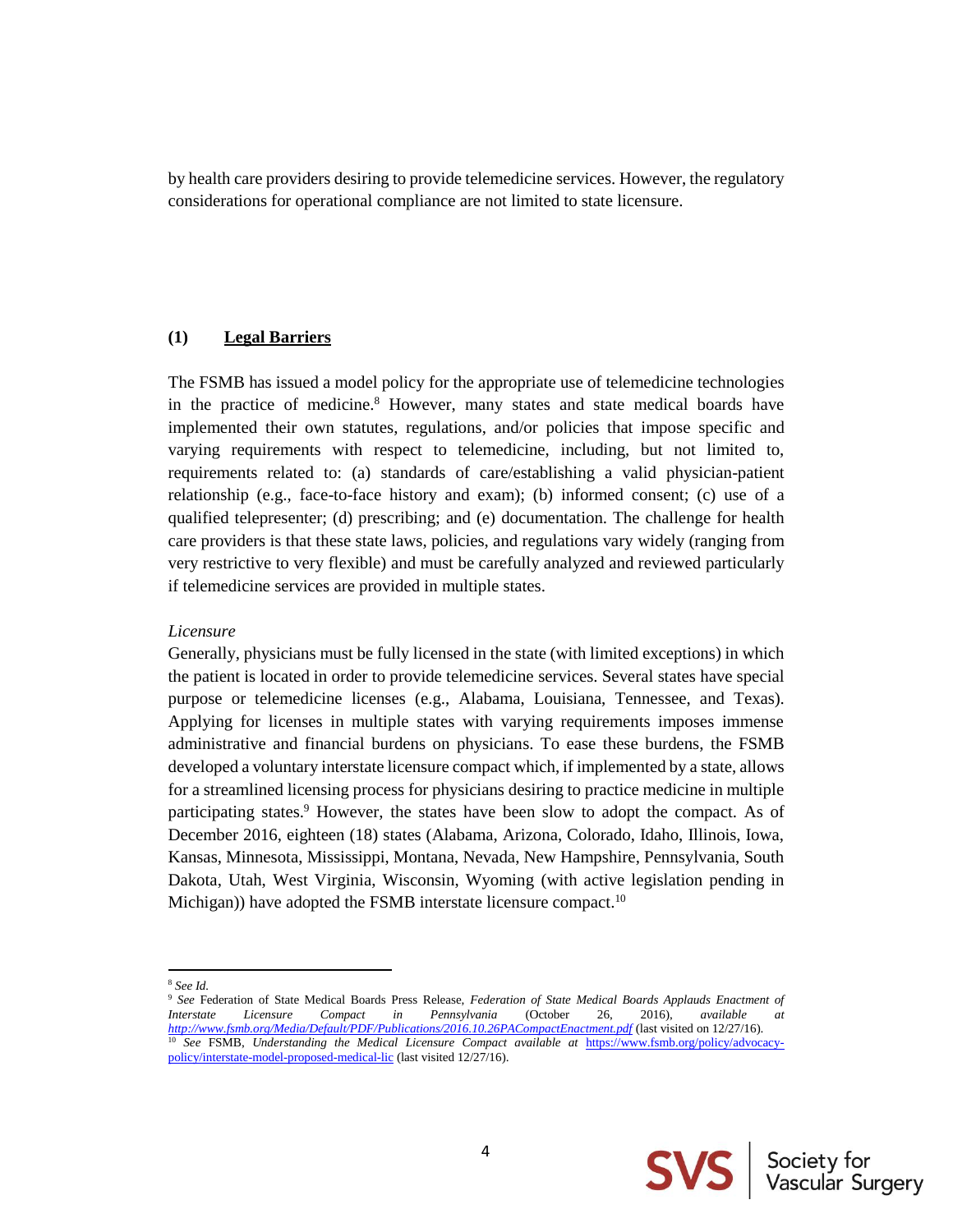#### *Standards of Care; Establishment of a Physician-Patient Relationship*

Generally, the standards of care applicable to in-person encounters apply to telemedicine services. States vary in terms of how restrictive the laws are with respect to the establishment of a physician-patient relationship and whether such relationship may be established via telemedicine as opposed to a face-to-face encounter (e.g., Louisiana allows physician-patient relationship to be established via telemedicine<sup>11</sup>).

#### *Prescribing Issues*

Under the federal Ryan Haight Online Pharmacy Consumer Protection Act of 2008 (the "Act"), it is illegal for a practitioner to issue a prescription for a controlled substance based solely on an online evaluation of a patient. However, the Act exempts providers engaged in the practice of telemedicine (i.e., patient is treated by, and physically located in a hospital or clinic with a valid DEA registration and the telemedicine practitioner is treating the patient in usual course of professional practice)<sup>12</sup> from this requirement.<sup>13</sup>

Additionally, state laws vary as to whether prescriptions (controlled or non-controlled) may be issued without the practitioner first having a face-to-face encounter with the patient (e.g., Michigan's new law which becomes effective on March 21, 2017 allows for prescribing medications via telehealth except for controlled substances<sup>14</sup>; Arkansas law requires a history and in-person exam to be performed by the practitioner except in limited circumstances prior to the issuance of a prescription<sup>15</sup>).

### *Privacy & Security – HIPAA<sup>16</sup> Compliance*

A common misconception among health care providers regarding telemedicine is the use of "HIPAA-compliant" software and technologies will protect health care providers from HIPAA violations. Unfortunately, no such certification exists under law.

HIPAA applies to telemedicine encounters in the same way as in-person encounters. A health care provider may provide telemedicine services through, for example, the use of secure video conferencing and encrypted text messaging if all requisite administrative, physical, and technical safeguards are in place. Ultimately, health care providers must perform risk assessments to determine what additional security risks may arise as a result of their use of new technologies and what controls must be implemented to ensure privacy

 $\overline{\phantom{a}}$ 



<sup>&</sup>lt;sup>11</sup> L.A.C. 46:XLV.408, §7503.

<sup>&</sup>lt;sup>12</sup> 21 U.S.C. §802 (54)(A).

<sup>13</sup> 21 U.S.C. §829 (e).

<sup>&</sup>lt;sup>14</sup> State of Michigan, SB 753 (December 21, 2016).

<sup>&</sup>lt;sup>15</sup> A.C.A. §17-92-1003(15).

<sup>&</sup>lt;sup>16</sup> Health Insurance Portability and Accountability Act of 1996, as amended by the Health Information Technology for Economic and Clinical Health Act, and their implementing regulations, as amended from time to time (collectively, "HIPAA").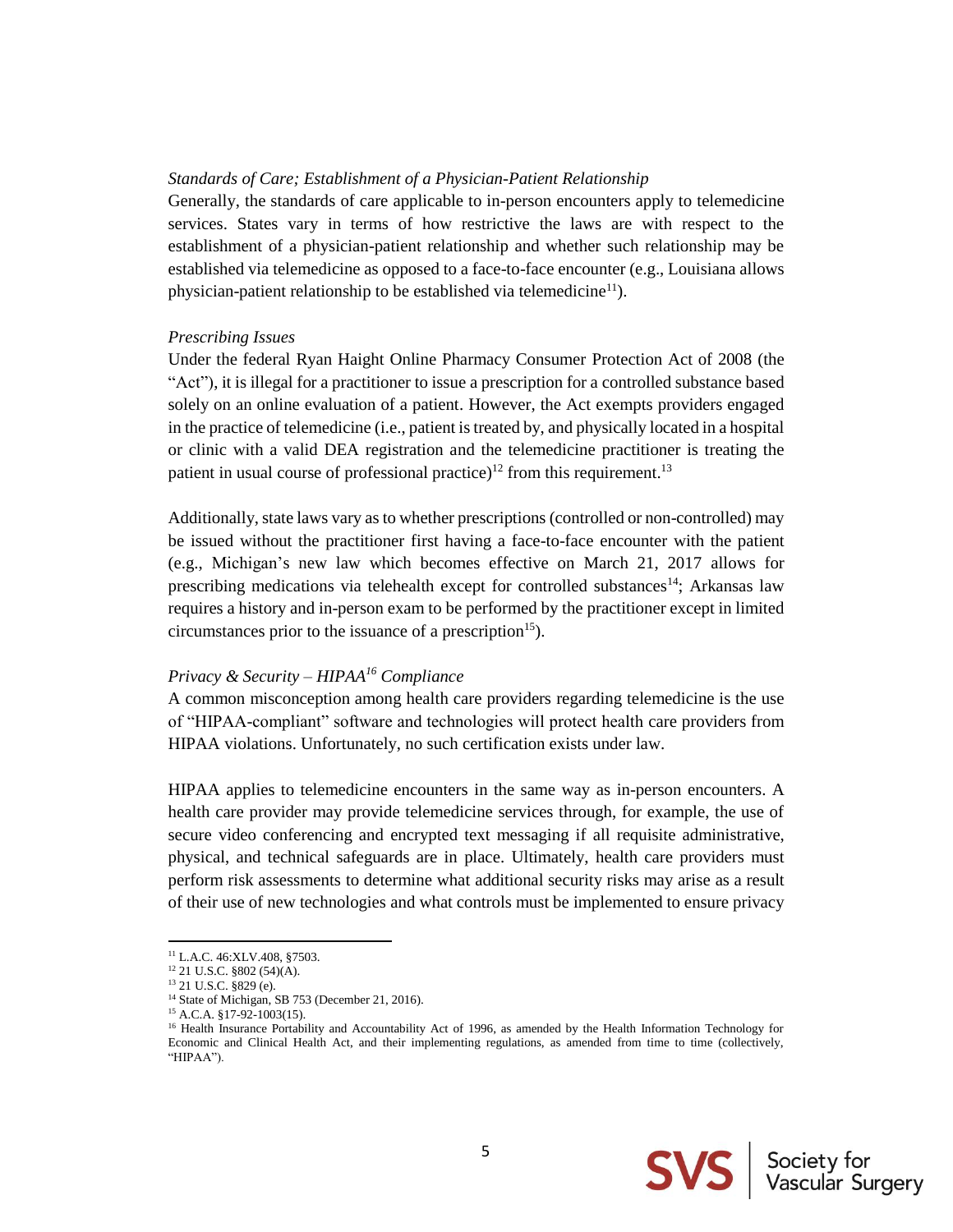and security of patient health information (e.g., documentation and storage of telemedicine encounter records; fully encrypted data transmission; secure network connections; execution of business associate agreements with telemedicine vendors).

Additionally, many states have privacy and security laws that are more stringent than HIPAA and must be reviewed and analyzed prior to providing telemedicine services to ensure compliance.

Further, careful review of contractual and other considerations when negotiating telemedicine vendor agreements is key to ensure the vendors are complying with and have the appropriate security protocols in place to comply with federal and state privacy and security laws.

#### *Other Applicable Federal and State Laws*

A myriad of other federal and state laws must be reviewed and considered if you are considering expanding your practice to include telemedicine. For example: (a) credentialing issues may arise for hospital-based physicians (e.g., The Joint Commission policy allows the hospital receiving the telehealth services to accept the distant site hospital's (where the telehealth provider is located) credentialing and privileging decision); (b) if mobile medical applications are developed, Federal Trade Commission policies regulating the truth in advertising and data privacy may be implicated; (c) U.S. Food and Drug Administration guidelines may be triggered if mobile health devices are utilized; (c) if services are provided to minors, the Children's Online Privacy Protection Act of 1999 may be implicated; (d) federal and state fraud and abuse laws (e.g., Physician Self-Referral Law; Anti-Kickback Statute; False Claims Act; Civil Monetary Penalties Law) may be implicated depending on the particular telemedicine arrangement; and (e) state corporate practice of medicine and fee-splitting prohibitions depending on the particular telemedicine arrangement.

### **(2) Private and Public Payor Reimbursement Barriers**

To date, federal and state reimbursement laws and regulations related to telemedicine have not kept up with the pace of technology advancement. A majority of states have laws requiring private payors to provide coverage and reimbursement for telemedicine services (e.g., Texas).<sup>17</sup> However, Medicare, Medicaid, and private payors have different policies governing coverage and reimbursement for telemedicine services and vary with respect to: (a) reimbursement levels for telemedicine services; (b) patient location requirements (e.g.,



 $\overline{\phantom{a}}$ <sup>17</sup> *See* Texas Ins. Code §1455.004(b).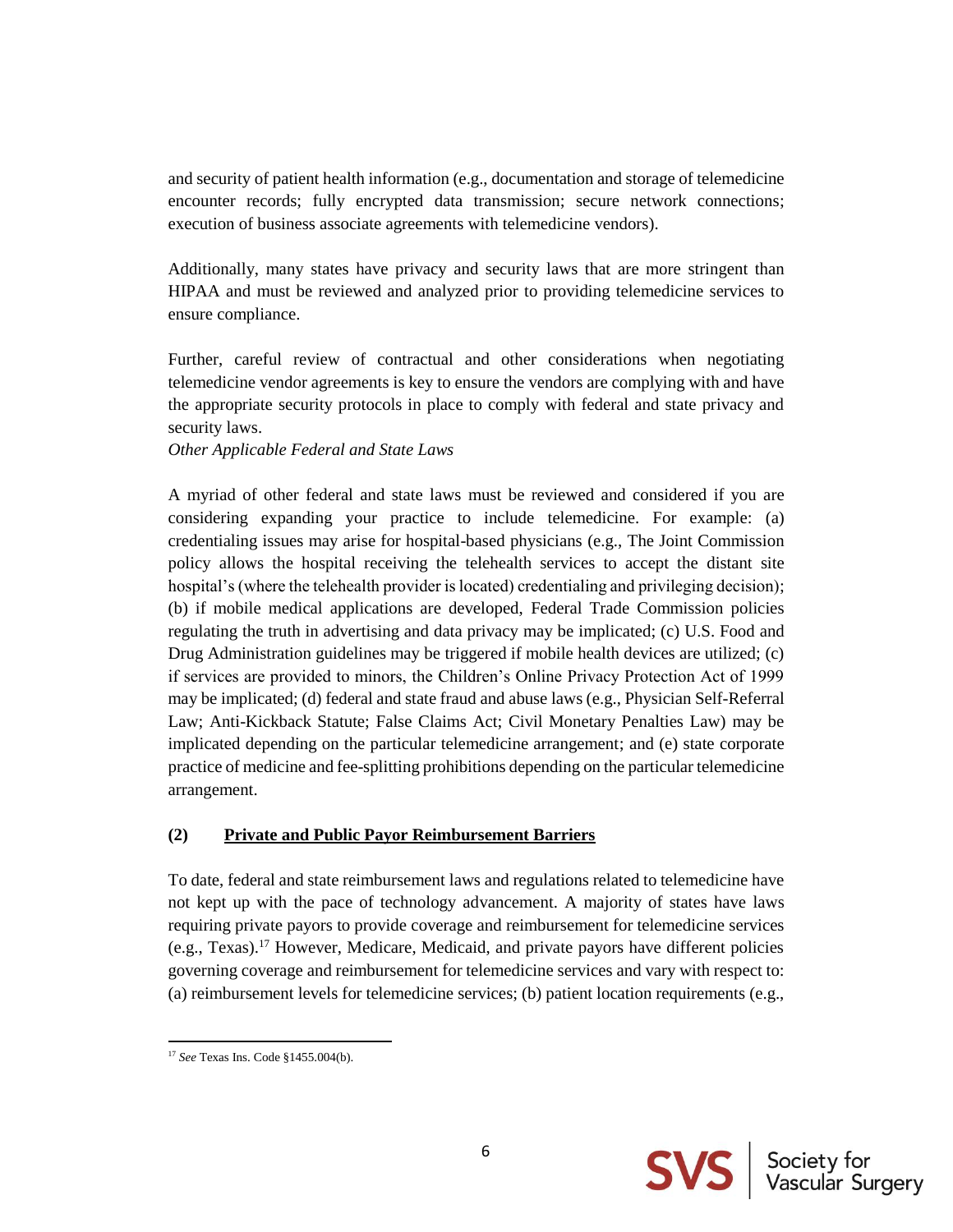patient's home or qualifying originating site as Medicare requires); (c) reimbursable services; and (d) eligible providers.

#### *Medicare*

Medicare restricts telehealth payment to extremely narrow circumstances – the originating site (where the patient is located) must be located in a county outside of a Metropolitan Statistical Area ("MSA"), a Health Professional Shortage Area located outside of an MSA, or in a rural census tract, as determined by the Office of Rural Health policy within the Health Resources and services administration.<sup>18</sup> Additionally, as a condition of payment, the provider must use an interactive audio and video telecommunications system that permits real-time communication between the provider, the distant site, and the beneficiary. On July 27, 2017, the U.S. Attorney's Office for the District of Connecticut announced a settlement with a Connecticut psychiatrist and his mental health practice to settle False Claims Act allegations that the mental health practice improperly billed Medicare for telehealth services for failing to meet the foregoing requirements.<sup>19</sup>

In the 2017 Physician Fee Schedule Medicare added advance planning and critical care consultations in to the list of reimbursed telehealth services and continues to add new codes each year.

#### *Medicaid*

Medicaid coverage varies by state but almost all states provide some form of coverage for telehealth services. Many states limit the types of service that may be delivered via telehealth, providers who may receive reimbursement for telehealth services, and many requires specific patient settings or locations as a condition of payment.

#### *Private Payors*

 $\overline{\phantom{a}}$ 

As noted above, many states have private payor parity laws in place that require private payors to reimburse telemedicine services in the same way as in-person services. However, private payors have differing policies and, thus, such agreements, policies, and manuals should be reviewed to ensure coverage and reimbursement for telemedicine services.



<sup>&</sup>lt;sup>18</sup> See generally Department of health and Human Services Centers for Medicare and Medicaid Services, Medicare Learning Network, *Telehealth Services* (December 2015), *available a[t https://www.cms.gov/Outreach-and-](https://www.cms.gov/Outreach-and-Education/Medicare-Learning-Network-MLN/MLNProducts/downloads/TelehealthSrvcsfctsht.pdf)[Education/Medicare-Learning-Network-MLN/MLNProducts/downloads/TelehealthSrvcsfctsht.pdf](https://www.cms.gov/Outreach-and-Education/Medicare-Learning-Network-MLN/MLNProducts/downloads/TelehealthSrvcsfctsht.pdf)* (last visited on 12/27/16).

<sup>19</sup> *See* Department of Justice U.S. Attorney's Office District of Connecticut, *Danbury Physician and Mental Health Practice*  Pay \$36,000 to Settle False Claims Act Allegations (July 27, 2016), *available a[t https://www.justice.gov/usao-ct/pr/danbury](https://www.justice.gov/usao-ct/pr/danbury-physician-and-mental-health-practice-pay-36000-settle-false-claims-act)[physician-and-mental-health-practice-pay-36000-settle-false-claims-act](https://www.justice.gov/usao-ct/pr/danbury-physician-and-mental-health-practice-pay-36000-settle-false-claims-act)* (last visited on 1/19/17).